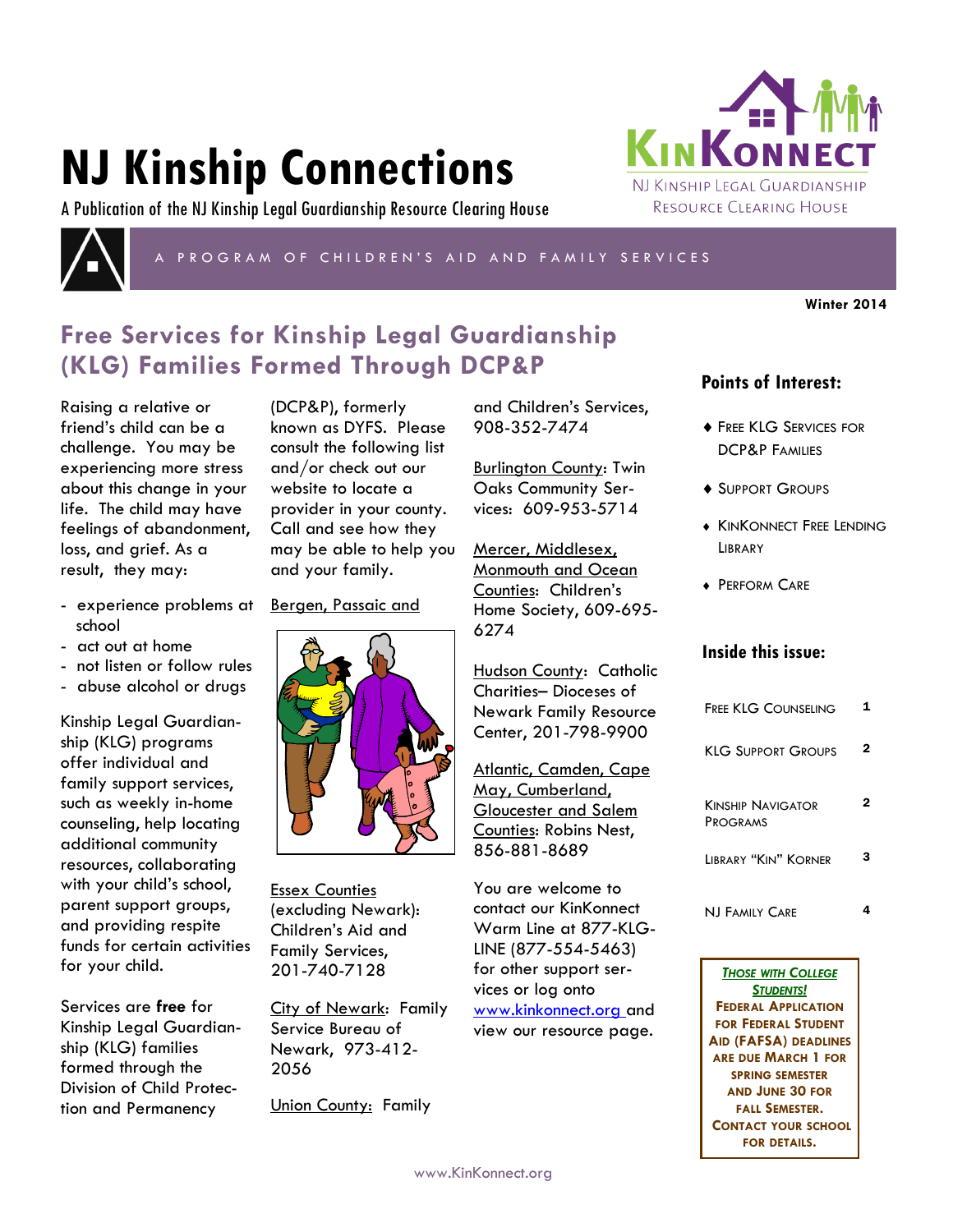# NJ Kinship Connections



### **DID YOU KNOW?**

ARE YOU CARING FOR A CHILD/ GRANDCHILD WHO HAS A BEHAVIORAL ISSUE, DEVELOPMENTAL OR INTELLECTUAL DISABILITY AND/OR NEEDS SUBSTANCE ABUSE TREATMENT SERVICES?

## CONSIDER CONTACTING PERFORMCARE.

PERFORMCARE HELPS FAMILIES ACROSS NEW JERSEY BY OFFERING **SERVICES TO ELIGIBLE** CHILDREN SUCH AS:

-IN-HOME THERAPY -FAMILY SUPPORT SERVICES -BEHAVIORAL SUPPORTS -MOBILE RESPONSE -CARE MANAGEMENT -OUT OF HOME TREATMENT -SUMMER CAMP ASSISTANCE AND MORE.

> CONTACT THEM AT 1-877-652-7624 24 HRS A DAY/ 7 DAYS A WEEK.

# PerformCARE



Page 2

# **Kinship Care Support Groups**

Would you like to meet other kinship care givers? Consider these NJ support groups:

**Foster and Adoptive Family Services (FAFS).** 

Each NJ county offers support groups for those who either adopted or completed KLG through the Division (DCP&P). For a group located near you, please see our website www.kinkonnect.org or give us a call.

**Grandparents Raising Grandchildren Monthly Meetings.** Englewood; sponsored by Family Support Organization of Bergen County: 201-796-6209 Ext 102.

### **Grandparents Support**

**Group** sponsored by the Family Partners of Morris and Sussex Counties. For information and directions call 973-940- 3194.

**Grandma K.A.R.E.S** Monthly support group, South Orange NJ. [www.grandmakares.vp](http://www.grandmakares.vpweb.com) [web.com;](http://www.grandmakares.vpweb.com) 973-327- 4114.

For a list of statewide Family Support Organizations that offer parent/grandparent support groups, log onto www.state.nj.us/dcf/ families/support/ support/or contact us at 877-KLG-LINE to find a group near you.

## **Kinship Navigator Programs:**

**CarePlus, NJ** - (201) 797-2660 or (201) 398-9110, serving Bergen, Hudson, Morris, Passaic, Sussex, and Warren Counties **The Salvation Army** - (973) 373-5045 serving Essex County. **Children's Home Society** - 1-800-396-4518 serving Mercer, Middlesex, Monmouth, Ocean, Somerset, Hunterdon, and Union Counties **Family Service Association**, 1-877-569-0350 serving Atlantic, Burlington, Camden, Cape May, Cumberland, Gloucester, and Salem Counties **Or call 2-1-1 or 877-652-1148**

For details log onto: www.nj.gov/dcf/families/support/kinship/

Kinship caregivers are special people who have taken on the responsibility of caring for their relative's children. These children might be the caregiver's siblings, nieces, nephews, or, most often, grandchildren.

The children may be eligible for monthly payments through the fed-CHILDREN AND FAMILIES eral Temporary Assistance for Needy Families (TANF) program as well

as Medicaid health insurance. The local Kinship agencies serve three main functions:

- Staff from the agencies help caregivers "navigate" other forms of government assistance.

- Kinship agencies determine if the caregiver's family is eligible for Kinship Navigator program benefits (e.g., vouchers for child care, help with short-term expenses for the relative child, etc.)

- Kinship agencies provide technical support and guide the family through the process of Kinship Legal Guardianship if the caregiver wishes to make a legal commitment to the child.

The telephone numbers of the four Kinship agencies and the counties they serve are listed above or log onto www.kinkonnect.org for information.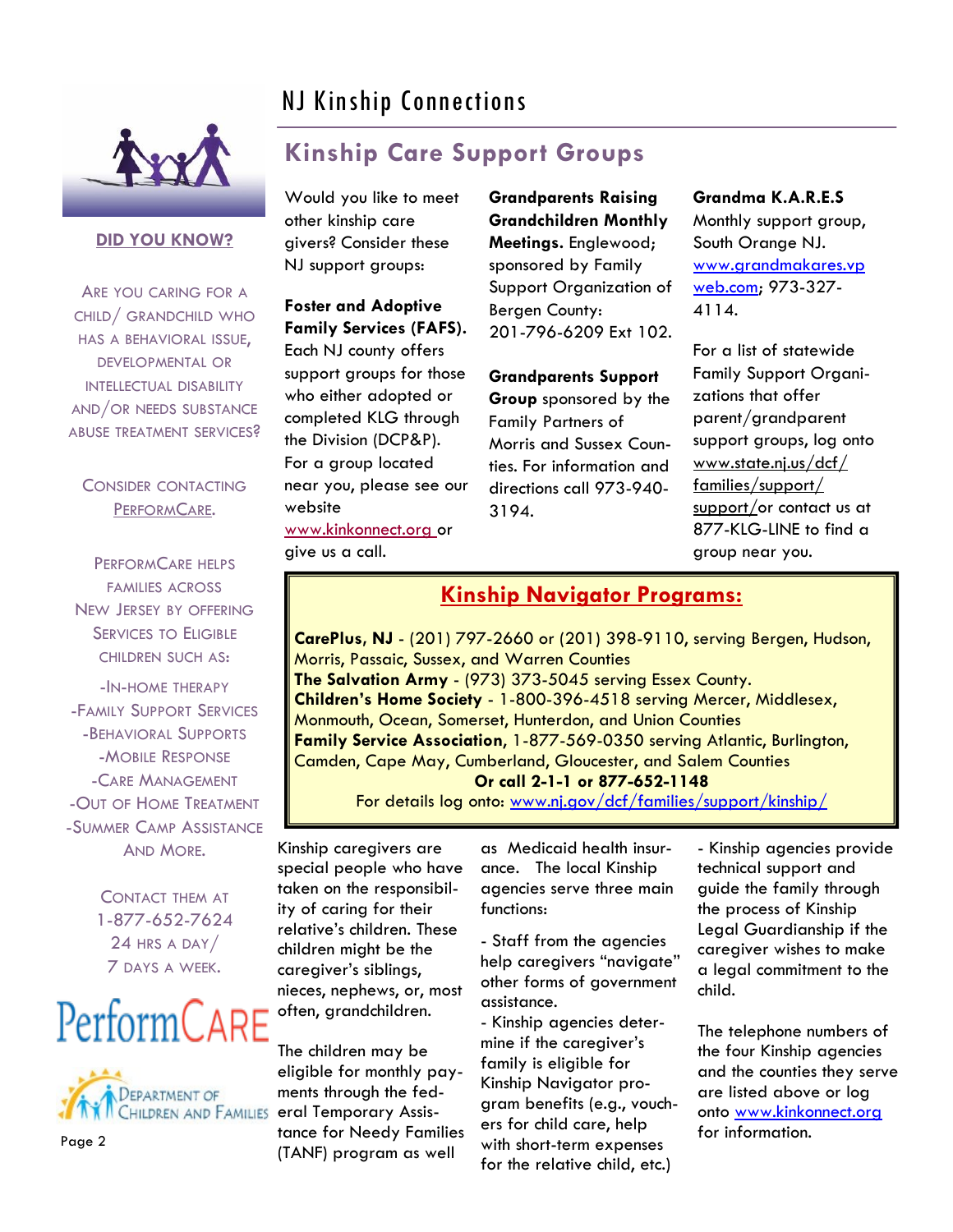# **Library "Kin" Korner**

## **Hello Readers. Welcome to Natalie's "Kin" Korner.**

Let me introduce myself. My name is Natalie and I am the librarian for both the NJ Adoption Resource Clearing House (NJ ARCH) and KinKonnect programs. In this issue, I will be reviewing a few children's books that discuss the topic of parents or relatives in prison and their children's reactions to their absence from home. Although it is a part of life that is stressful and unhappy for families, it is a reality that some families must face.

There are some excellent books that have been written especially for children that explain, with sensitivity and compassion, the subject of parental incarceration.

#### **What Is Jail, Mommy?**

By Jackie A. Stanglin, was inspired by a much-loved, five-year-old girl, whose father has been incarcerated for most of her life. One day after visiting with friends who have both their parents, this little girl blurted out to her mother in frustration, "What is jail anyway,

and why can't Daddy be home with us?" She needed answers. This book not only explains why the parent is incarcerated but what his/her life is like as an inmate.

#### **Visiting Day** by

Jacqueline Woodson, is another excellent book for children that will gently and lovingly help them to understand the situation of a parent being in prison. On visiting day, a little girl and her grandmother take the long bus ride upstate to visit her father. On the ride, they share food and hope and give comfort to others who make the trip with them. The waiting is hard, and it all takes time. Grandma and the little girl count their blessings, and "love each other up," and wait for the time when Daddy will come back home.

"Love knows no boundaries. Here is a strong family that understands the meaning of unconditional love." This beautifully worded text is the result of the author's personal recollections of a time long ago. The magnificent illustrations

are the renderings of the artist's visions of a time long ago.

#### **My Daddy Is in Jail** by

Janet M. Bender, is a resource for helping children with the incarceration of a loved one. It includes a read-aloud story, discussion guide, caregiver suggestions and optional small group counseling activities. With this book, helping professionals and other caring adults, will find themselves better equipped to provide information and support to those vulnerable children and their families.

The author of this book, Janet M. Bender, M. Ed. is a retired elementary school counselor, author and consultant.

I personally think all of the books reviewed are appropriate and helpful resources for families touched by incarceration.

If you have a suggestion of a book for us to purchase or review, please contact us. We would love to hear from you!

## *The KinKonnect Free Lending Library 1-877-KLG-LINE (1-877-554-5463)*



*What is Jail, Mommy?*



*Visiting Day*



*My Daddy is in Jail*

Like to borrow a book?

Contact us at warmline@kinkonnect.org or call 877-KLG-LINE